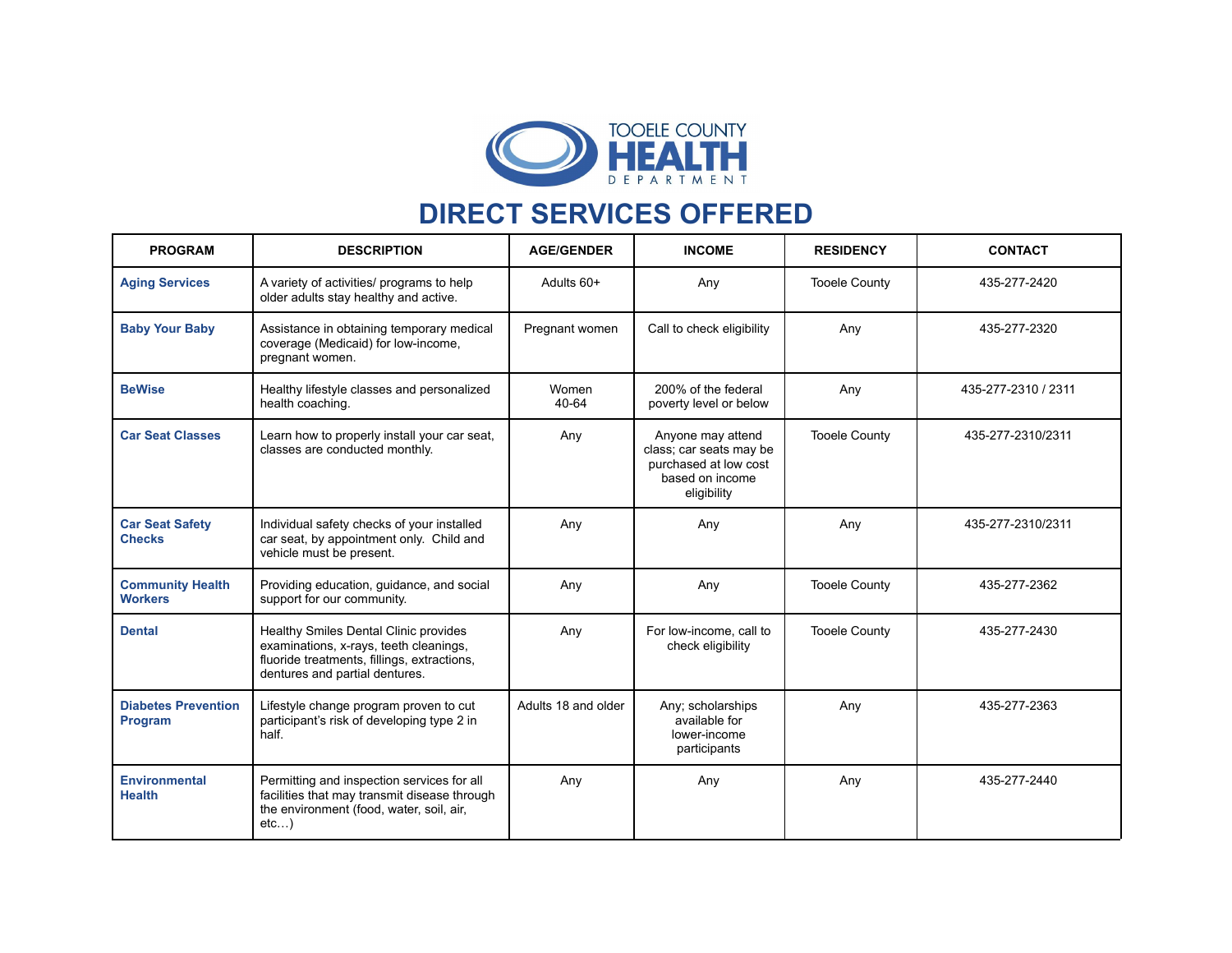| <b>Food Handler Permit</b>                                                                              | All food handlers must obtain a permit from<br>a local health department before they are<br>allowed to handle food that will be served<br>to the public.                                                               | Any                                  | Any                                                          | <b>Tooele County</b> | 435-277-2440      |
|---------------------------------------------------------------------------------------------------------|------------------------------------------------------------------------------------------------------------------------------------------------------------------------------------------------------------------------|--------------------------------------|--------------------------------------------------------------|----------------------|-------------------|
| <b>Immunizations</b>                                                                                    | All required and recommended<br>vaccinations for all ages. For lower-income<br>children (birth thru 18), the VFC program<br>offers low-cost and no-cost vaccines.                                                      | Any                                  | Any<br>For VFC: Must be<br>uninsured, on Medicaid<br>or CHIP | Any                  | 435-277-2310/2311 |
| <b>Living Well with</b><br><b>Chronic Conditions</b><br><b>Workshop</b>                                 | Six-week workshop for anyone with a<br>chronic condition (or their caregiver) that<br>helps people manage the condition and<br>improve their overall quality of life.                                                  | Any                                  | Any                                                          | Any                  | 435-277-2302      |
| <b>My Life My Quit</b>                                                                                  | Free and confidential way to quit smoking<br>or vaping.                                                                                                                                                                | Adolescents                          | Any                                                          | Any                  | 435-277-2374      |
| <b>Opioid Overdose</b><br><b>Prevention - Narcan</b>                                                    | Narcan is available, no questions asked,<br>for anyone in need that can be used to<br>save a life from an opioid overdose.                                                                                             | Any                                  | Any                                                          | <b>Tooele County</b> | 435-277-2310/2311 |
| <b>Prevention Services</b>                                                                              | Prevention and risk reduction strategies<br>designed to reduce the impact of<br>substance use and mental health disorders<br>on individuals, families, and the community<br>at large. (Prime for Llfe, QPR, CTC, MHFA) | Any                                  | Any                                                          | <b>Tooele County</b> | 435-277-2363      |
| <b>RAD PAC Resisting</b><br><b>Alcohol &amp; Drugs</b><br><b>Prevention (Youth)</b><br><b>Coalition</b> | Youth from all schools in Tooele County<br>interested in being active in this coalition<br>that will commit to being Alcohol, Tobacco,<br>and Drug-free are eligible to be included.                                   | 12+ years old                        | Any                                                          | <b>Tooele County</b> | 435-277-2374      |
| <b>Safe Kids Tooele</b>                                                                                 | Dedicated and caring staff, operation<br>support and other resources to assist in<br>achieving our common goal: keeping your<br>kids safe.                                                                             | Any                                  | Any                                                          | <b>Tooele County</b> | 435-277-2302      |
| <b>Stepping On Fall</b><br><b>Prevention</b>                                                            | A 7-week (one 2-hour session per week)<br>falls prevention program conducted by<br>trained leaders, and specially designed for<br>adult learners.                                                                      | Older Adults and<br>their loved ones | Any                                                          | Any                  | 435-277-2302      |
| <b>Sexually</b><br><b>Transmitted Disease</b><br>(STD/STI)                                              | Prevention, testing, and treatments.                                                                                                                                                                                   | 14+ years old                        | Any                                                          | Any                  | 435-277-2310/2311 |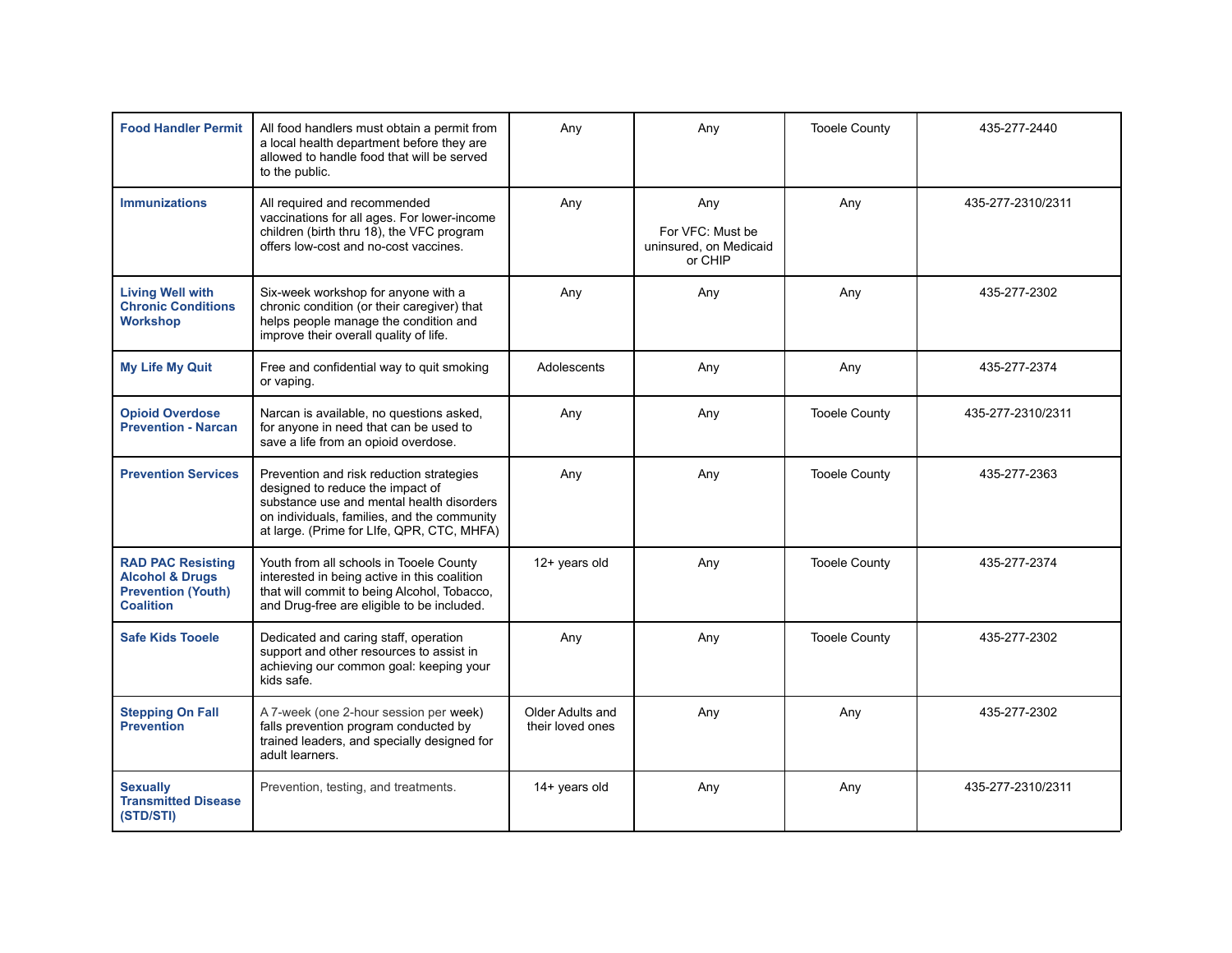| <b>Tai Chi for Arthritis</b>                                | Medical studies have shown this program<br>to relieve pain for people with arthritis and<br>improve their quality of life, as well as<br>prevent falls for older adults.     | <b>Older Adults</b><br>$60+$                                                    | Any                                           | <b>Tooele County</b> | 435-843-4110      |
|-------------------------------------------------------------|------------------------------------------------------------------------------------------------------------------------------------------------------------------------------|---------------------------------------------------------------------------------|-----------------------------------------------|----------------------|-------------------|
| <b>Targeted Case</b><br><b>Management (TCM)</b>             | Nurse home visitation program.                                                                                                                                               | Birth thru age 3<br>years                                                       | On Medicaid                                   | <b>Tooele County</b> | 435-277-2310/2311 |
| <b>Tobacco</b><br><b>Establishment</b><br><b>Permitting</b> | All retailers that want to sell tobacco<br>products, including electronic nicotine<br>delivery systems, must have a permit from<br>their local health department.            | Adults 21+                                                                      | Any                                           | <b>Tooele County</b> | 435-277-2374      |
| <b>Tobacco Handler</b><br><b>Permit</b>                     | Any employee who sells tobacco products<br>in Tooele County must complete Tobacco<br>Handlers Training and hold a valid Tobacco<br>Handlers Permit issued by the department. | Adults 21+                                                                      | Any                                           | <b>Tooele County</b> | 435-277-2374      |
| <b>Tobacco Quit Line</b>                                    | Online and telephone tobacco cessation<br>support and resources.                                                                                                             | Any                                                                             | Any                                           | Any                  | 435-277-2374      |
| <b>Transportation</b><br><b>Services</b>                    | For help with scheduling a ride or figuring<br>out transportation.                                                                                                           | Any                                                                             | Any                                           | <b>Tooele County</b> | 435-843-4114      |
| <b>Utah Cancer Control</b><br>Program                       | Breast and cervical cancer screening to<br>eligible Utah women aged 40-64.                                                                                                   | <b>Women 40-64</b>                                                              | 200% of the federal<br>poverty level or below | Any                  | 435-277-2310/2311 |
| <b>Vital Records</b>                                        | Birth and death certificates; marriage and<br>divorce records.                                                                                                               | Any                                                                             | Any                                           | Any                  | 435-277-2301      |
| <b>Walk With Ease</b>                                       | A group program that combines self-paced<br>walks with discussions about health-related<br>topics.                                                                           | Any                                                                             | Any                                           | <b>Tooele County</b> | 435-277-2363      |
| <b>Wendover Satellite</b><br><b>Office</b>                  | Tooele County Health Department services<br>such as aging services, car seats, CHW's,<br>and WIC. are offered to the Wendover<br>community.                                  | Any                                                                             | Any                                           | <b>Tooele County</b> | 435-277-2326      |
| <b>Women Infants and</b><br><b>Children (WIC)</b>           | Supplemental nutrition program.                                                                                                                                              | Pregnant and<br>breastfeeding<br>women, new<br>mothers, children 5<br>and under | 185% of poverty<br>guidelines or below        | <b>Tooele County</b> | 435-277-2320      |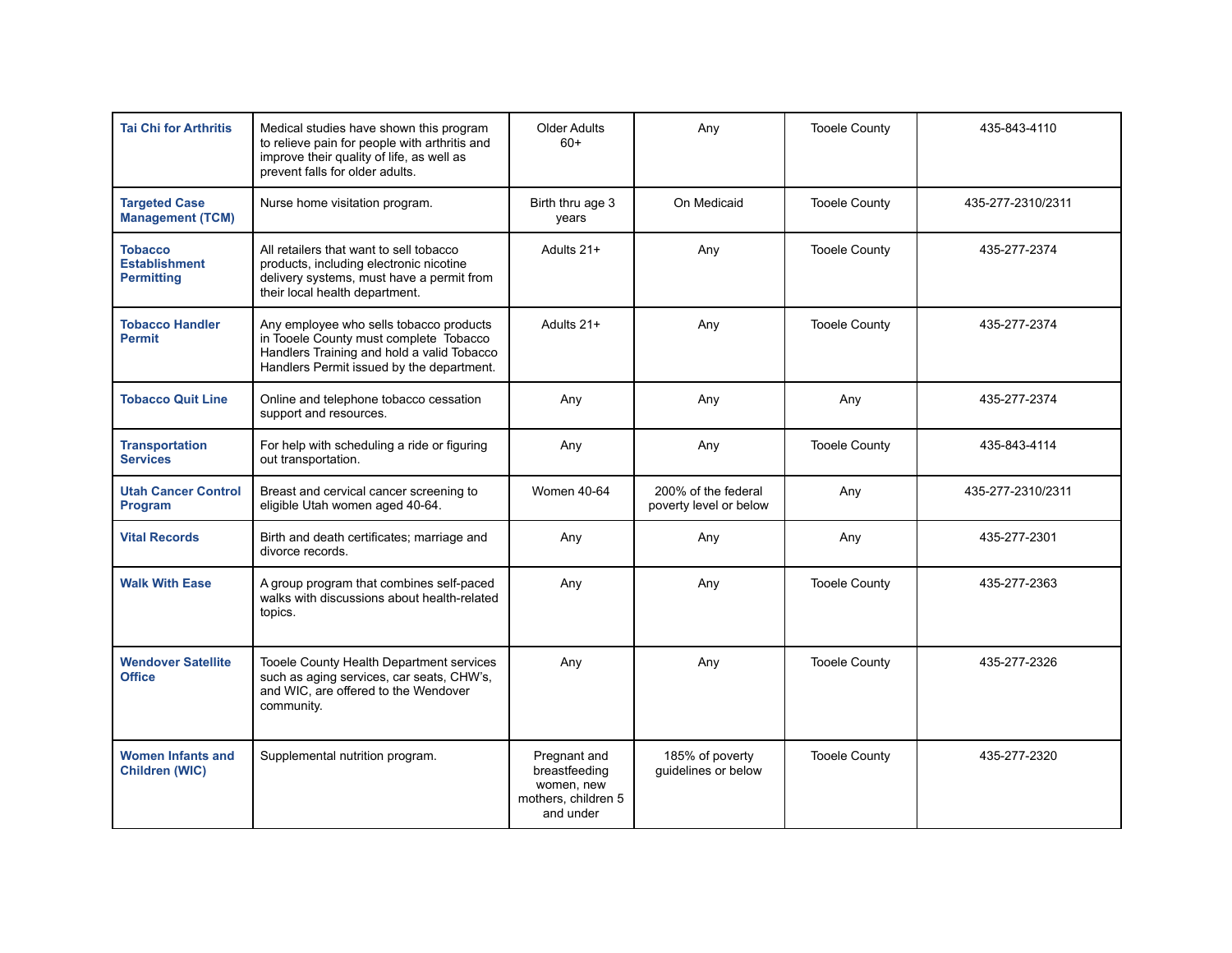

| <b>PROGRAM</b>                                         | <b>DESCRIPTION</b>                                                                                                                                                                                                  | <b>AGE/GENDER</b>     | <b>INCOME</b>                                                    | <b>RESIDENCY</b>     | <b>CONTACT</b> |
|--------------------------------------------------------|---------------------------------------------------------------------------------------------------------------------------------------------------------------------------------------------------------------------|-----------------------|------------------------------------------------------------------|----------------------|----------------|
| <b>Aging Services</b>                                  | A variety of activities to help<br>older adults stay healthy<br>and active.                                                                                                                                         | Adults 60+            | Any                                                              | <b>Tooele County</b> | 435-277-2420   |
| <b>Aging Waiver Program</b>                            | Provides supportive<br>services to individuals who<br>would otherwise live in a<br>nursing facility, assisting<br>them to live as<br>independently as possible in<br>their own home or<br>community-based settings. | Adults 65+            | Must be Medicaid<br>eligible<br>(Based on special<br>guidelines) | <b>Tooele County</b> | 435-277-2420   |
| <b>Alternatives Program</b>                            | Provides in-home services<br>to eligible Tooele County<br>residents with the objective<br>of preventing the premature<br>or unnecessary placement<br>of individuals in nursing<br>homes.                            | Older Adults<br>$60+$ | For low-income, call to<br>check eligibility                     | <b>Tooele County</b> | 435-277-2420   |
| <b>Arthritis Foundation</b><br><b>Exercise Program</b> | A low-impact recreational<br>exercise program that<br>incorporates a brief<br>educational component.                                                                                                                | Older Adults<br>$60+$ | Any                                                              | <b>Tooele County</b> | 435-843-4110   |
| <b>Caregiver Support Group</b>                         | In-person meetings to<br>provide emotional,<br>educational, and social<br>support to those who are<br>caring for a loved one with<br>dementia or Parkinson's<br>disease                                             | Any                   | Any                                                              | Any                  | 435-277-2420   |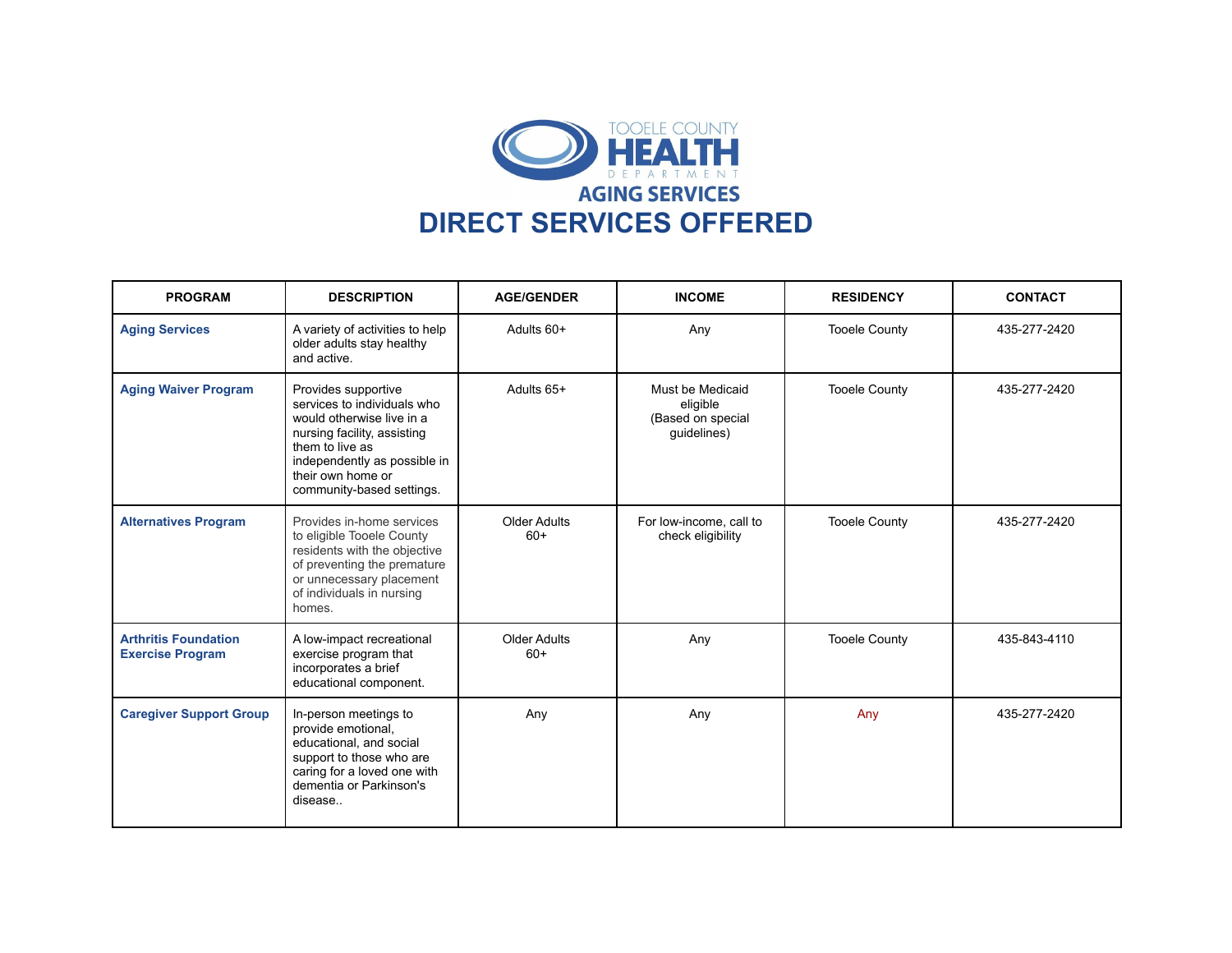| <b>Dementia Dialogues</b>                         | Provides the most current<br>and practical information<br>about how to care for<br>people with dementia.                                                          | Any              | Any                       | Any                  | 435-277-2420                 |
|---------------------------------------------------|-------------------------------------------------------------------------------------------------------------------------------------------------------------------|------------------|---------------------------|----------------------|------------------------------|
| <b>Dealing with Dementia</b>                      | Workshop that presents<br>effective strategies for<br>dealing with dementia,<br>Resource manual provided.                                                         | Any              | Any                       | Any                  | 435-277-2420                 |
| <b>Dementia Live</b>                              | Provides participants with a<br>real-life simulation of what it<br>may be like to live with<br>dementia, using specialized<br>gear in an experiential<br>setting. | Any              | Any                       | Any                  | 435-277-2420                 |
| <b>Lunch &amp; Learn for</b><br><b>Caregivers</b> | Educational series taught by<br>experts on a variety of<br>topics pertinent to those<br>caring for a loved one.                                                   | Any              | Any                       | Any                  | 435-277-2420                 |
| <b>In-Home Services</b>                           | Programs to assist<br>low-income older adults to<br>stay in their homes.                                                                                          | Older Adults 60+ | Call to check eligibility | <b>Tooele County</b> | 435-277-2420                 |
| <b>Caregiver Support</b><br>Program               | Information services,<br>assistance, training, and<br>support for caregivers of<br>older adults                                                                   | Any              | Any                       | <b>Tooele County</b> | 435-277-2420                 |
| <b>Meals on Wheels</b>                            | Nutritious daily meals<br>delivered to qualified<br>individuals                                                                                                   | Older Adults 60+ | Any                       | <b>Tooele County</b> | 435-277-2420                 |
| <b>Ombudsman Services</b>                         | Advocacy for the rights of<br>residents living in long-term<br>care facilities                                                                                    | Any              | Any                       | <b>Tooele County</b> | 435-277-2420                 |
| <b>Senior Centers - Tooele</b><br>and Grantsville | Senior centers provide an<br>opportunity for older adults<br>to remain active and<br>engaged in the community.                                                    | Adults 60+       | Any                       | <b>Tooele County</b> | 435-843-4110<br>435-884-3446 |